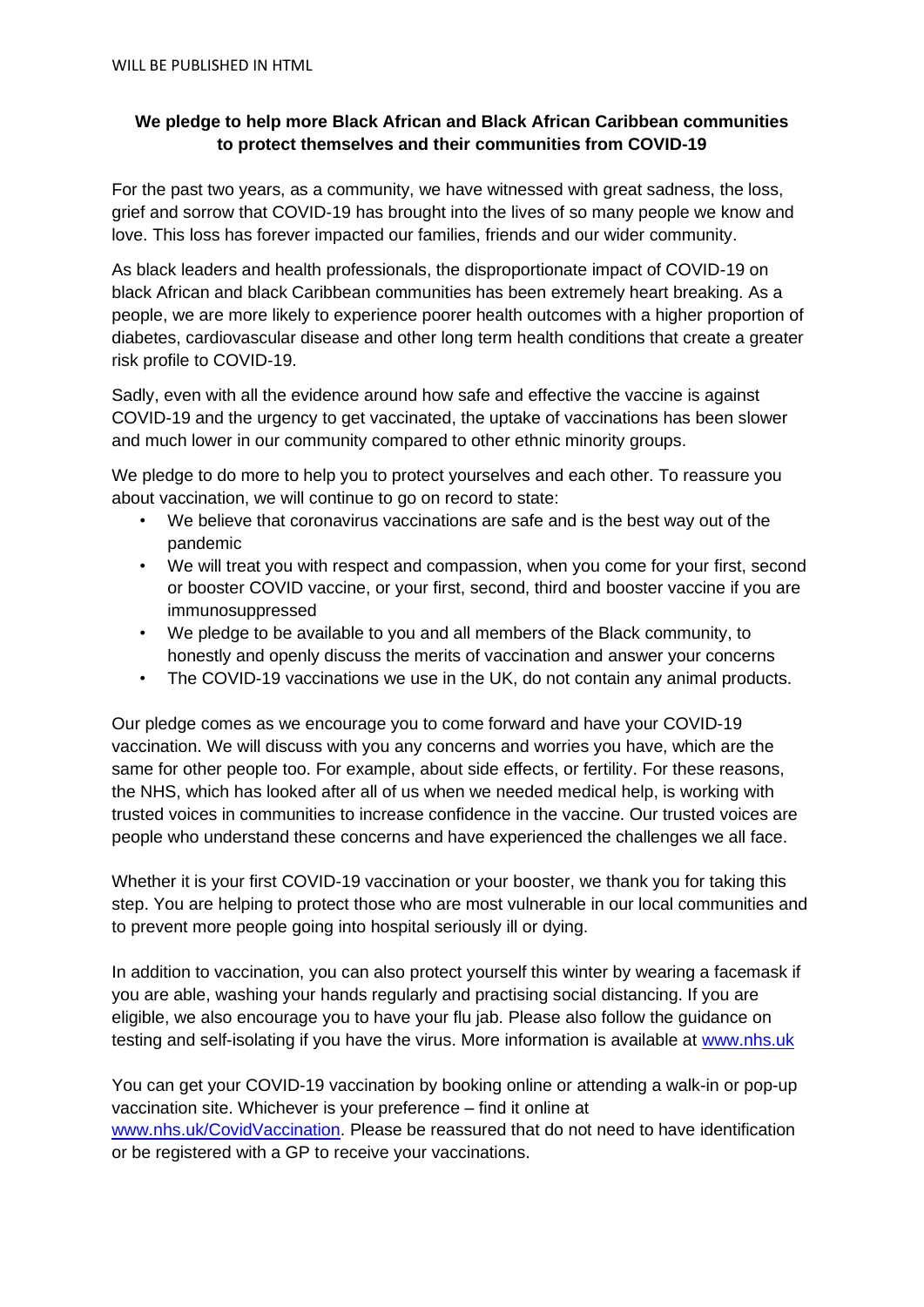We hope your support will mean that more of us are protected from serious COVID-19 illness.

Yours faithfully,

Bola Owolabi, GP and Director of Health Inequalities, NHS England and NHS Improvement, Ade Odunlade, Chief Operating Officer, Derbyshire Healthcare NHS Foundation Trust Martin P Griffiths CBE DL FRCS FRSA, Consultant Trauma and Vascular Surgeon, Barts Health NHS Trust

Albert Donkor, Paramedic, London Ambulance NHS Trust

Anna Awoliyi, Chief Allied Health Information Officer, Kettering General Hospital Arlene Wellman, Director of Nursing, Epsom and St Helier University Hospitals NHS Trust Bola Sotubo, Commissioning Pharmacist, NHS WEL CCGs

Dr Catherine Mbema, Director of Public Health, Lewisham Council

Cedi Frederick, Independent Chair, London Vaccine Legacy and Health Inequalities Board Clive Lewis OBE DL, CEO, Globis

Dr Anthony Egboh, GP, Integrated Care Partnership

Dr Charles Kwaku, Chief Officer, Caribbean & African Health Network

Dr Diane Asante, General Practitioner

Dr Donald Palmer, Associate Professor of Immunology

Dr Gail Busby, Consultant Gynaecologist, Manchester University NHS Foundation Trust

Dr Emeka Okorocha, Medical Doctor, East Kent Hospitals NHS Foundation Trust

Dr Joseph Omofuma, General Practitioner, Edenfield Road Surgery

Dr Modupe Omonijo, Public Health Consultant, Birmingham City Council

Dr Nnenna Osuji, Chief Executive, North Middlesex University Hospitals NHS Trust

Dr Obinna Nzeako, Consultant Trauma & Orthopaedic Surgeon, Kingston Hospital NHS Foundation Trust

Dr Sam Botchey, Sport & Exercise Medicine Doctor ST4, Oxford University Hospitals NHS Foundation Trust

Dr Samuel Agwu, Paediatrician, Worcestershire Acute Hospitals NHS Trust

Dr Sarah Ann Filson, Infectious Diseases and Microbiology Specialist Doctor

Dr Vanessa Apea, Consultant Physician in Sexual Health and HIV, Barts Health NHS Trust Dr Dianne Addei, Public Health Advisor, NHS England & Improvement

Doreen McCollin, Non Executive Director, South West London & St George's Mental Health NHS Trust

Edwin Ndlovu, Interim Chief Operating Officer, East London Foundation Trust Elspeth Williams, Community Officer, Healthwatch

Ethel Changa, Clinical Advisor – National Covid 19 Vaccination Programme, NHS England & Improvement

Evelyn Asante-Mensah OBE, Chair, Pennine Care NHS Foundation Trust

Felicia Kwaku, Chair of the Chief Nursing Officers Black and Minority Ethnic Strategic

Advisory Group, King's College Hospital Foundation Trust

Frank Chinegwundoh, Chairman, Cancer Black Care

Hamish Mohammed, PhD, MPH, Consultant STI Surveillance & Prevention Scientist, Office for Health Improvement Disparities

Professor Jacqueline Dunkley-Bent, Chief Midwifery Officer, NHS England

Jenni Douglas Todd, Director of Equality and Inclusion, NHS England

Jennifer Pearson, Regional Lead (Midlands) Chief Nursing Officer Chief Midwifery Officer Dr Jessica Katanga, Academic Foundation Doctor, The Newcastle Upon Tyne Hospitals NHS Foundation Trust

Jonas Akuffo, Deputy Director of Vaccine Equalities, NHS England

Judith Machiwenyika, Nurse Consultant, Papworth Hospital NHS Foundation Trust Leah deSouza Thomas, [Regional Policy Lead –](mailto:leah.desouzathomas@phe.gov.uk) Covid-19 Response, Office for Health Improvement Disparities